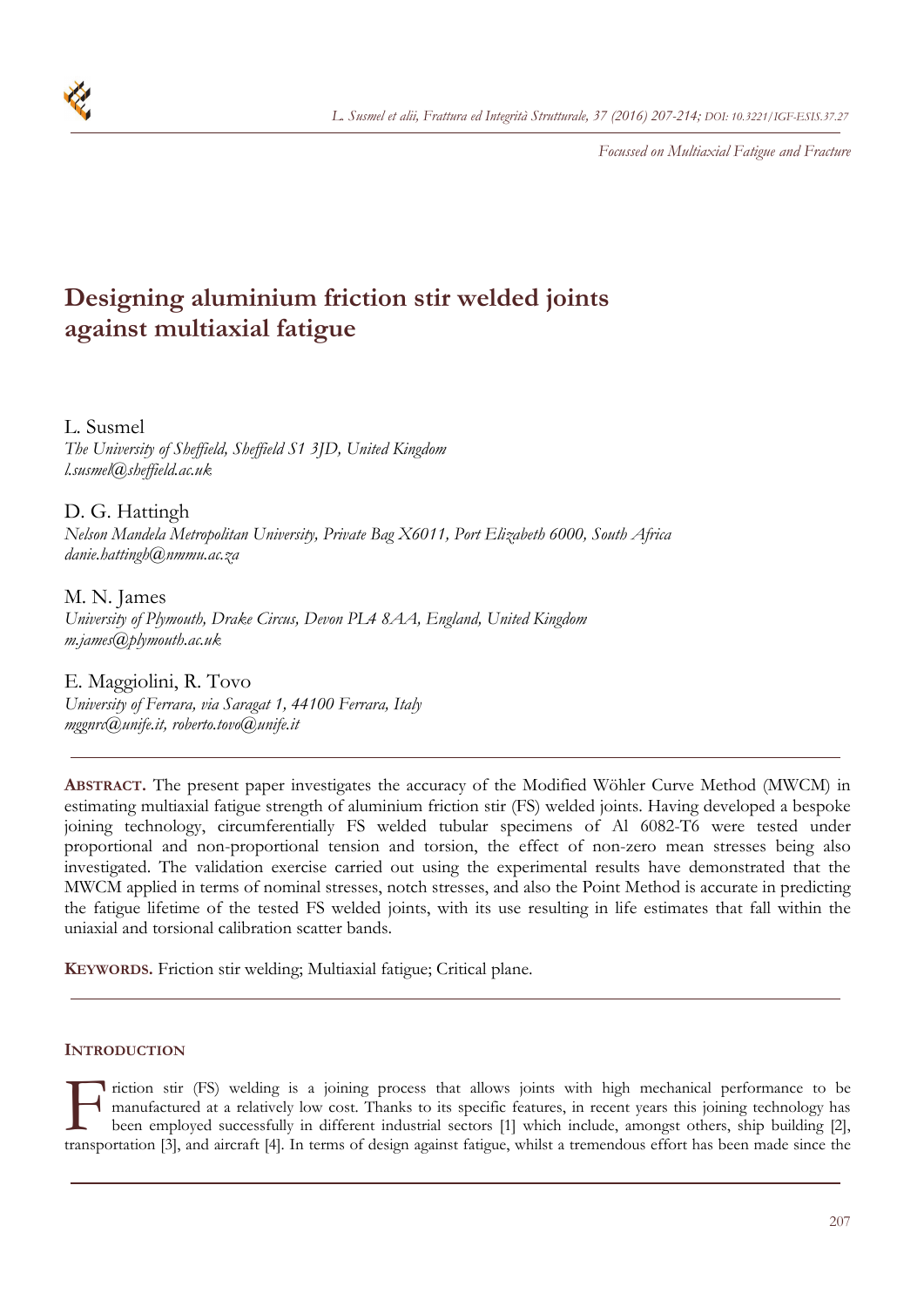

mid-90s to investigate the fatigue behaviour of aluminium FS welded joints subjected to uniaxial cyclic loading (see, for instance, Ref. [5] and references reported therein), no systematic research work has been carried out so far to formulate and validate specific methodologies suitable for performing the multiaxial fatigue assessment of this type of joints. In this context, this paper summarises a part of the outcomes from an International Network research project sponsored by the Leverhulme Trust (www.leverhulme.ac.uk) on multiaxial fatigue assessment of aluminium FS welded tubular connections.

## **FUNDAMENTALS OF THE MODIFIED WÖHLER CURVE METHOD**

he MWCM is a critical plane approach which assesses fatigue damage under uniaxial/multiaxial fatigue loading via the maximum shear stress amplitude,  $\tau_a$ , as well as via the mean value,  $\sigma_{n,m}$ , and the amplitude,  $\sigma_{n,a}$ , of the stress normal to that material plane experiencing the maximum shear stress amplitude [6]. The combined effect of the The MWCM is a critical plane approach which assesses fatigue damage under uniaxial/multiaxi<br>the maximum shear stress amplitude,  $\tau_a$ , as well as via the mean value,  $\sigma_{n,m}$ , and the amplitu<br>normal to that material plane

$$
\rho_{\rm eff} = \frac{m \cdot \sigma_{\rm n,m} + \sigma_{\rm n,a}}{\tau_{\rm a}}
$$
 (1)

where m is the so-called mean stress sensitivity index [6, 7]. Index m is a material fatigue property that ranges from zero (no mean stress sensitivity) to unity (full mean stress sensitivity) [6]. According to the way it is defined, ratio  $\rho_{\text{eff}}$  is sensitive not only to the presence of non-zero mean stresses [8], but also to the degree of multiaxiality and nonproportionality of the load history being assessed [6].



Figure 1: Modified Wöhler diagram.

The MWCM's modus operandi is schematically explained through the modified Wöhler diagram of Figure 1. This log-log chart plots  $\tau_a$  against the number of cycles to failure,  $N_f$ . Much experimental evidence [6] suggests that, for a specific material, the modified Wöhler curves tend to move downward as  $\rho_{\text{eff}}$  increases (Fig. 1). In other words, for a given value of  $\tau_a$ , fatigue damage tends to increase as  $\rho_{\text{eff}}$  increases. According to the diagram in Figure 1, the position and the negative inverse slope of any modified Wöhler curve can be defined through the following linear relationships [6]:

$$
k_{\tau}(\rho_{eff}) = \alpha \cdot \rho_{eff} + \beta \tag{2}
$$

$$
\tau_{A, \text{Ref}}\left(\rho_{\text{eff}}\right) = a \cdot \rho_{\text{eff}} + b \tag{3}
$$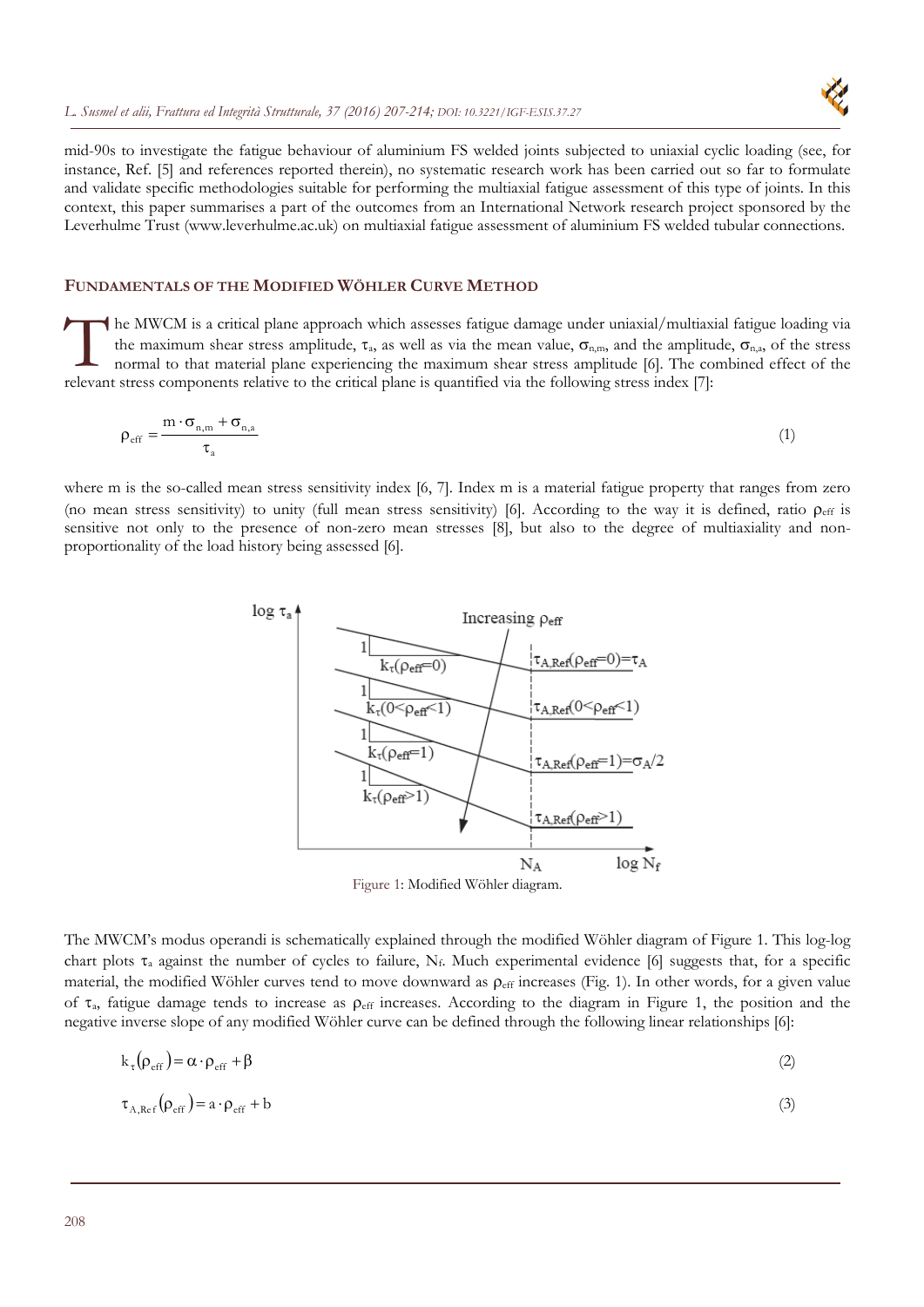

In these equations,  $k_{\tau}(\rho_{\text{eff}})$  is the negative inverse slope and  $\tau_{A,Ref}(\rho_{\text{eff}})$  is the reference shear stress amplitude extrapolated at N<sub>A</sub> cycles to failure (Fig. 1). Constants  $\alpha$ ,  $\beta$ , a and b are material fatigue parameters that have to be determined through appropriate experiments [6]. Observing that, in the absence of stress concentration phenomena, peff is equal to unity under fully-reversed uniaxial fatigue loading and to zero under torsional cyclic loading [6], the constants in Eqs 2 and 3 can be estimated from the fully-reversed uniaxial and torsional fatigue curves as follows [6]:

$$
k_{\tau}(\rho_{eff}) = [k(\rho_{eff} = 1) - k(\rho_{eff} = 0)] \cdot \rho_{eff} + k(\rho_{eff} = 0)
$$
\n(4)

$$
\tau_{A,Ref}(\rho_{eff}) = \left(\frac{\sigma_A}{2} - \tau_A\right) \cdot \rho_{eff} + \tau_A \tag{5}
$$

In Eq. 4  $k_t(\rho_{eff}=1)$  and  $k_t(\rho_{eff}=0)$  are the negative inverse slope of the uniaxial and torsional fatigue curve, respectively, whereas in Eq. 5  $\sigma_A$  and  $\tau_A$  are the endurance limits extrapolated at N<sub>A</sub> cycles to failure under fully-reversed uniaxial and torsional fatigue loading, respectively. As to calibration relationships 4 and 5, it is important to point out that  $\tau_{A,Ref}(p_{eff})$ and  $k_{\tau}(\rho_{\text{eff}})$  are assumed to be constant and equal to  $\tau_{A,\text{Ref}}(\rho_{\text{lim}})$  and to  $k_{\tau}(\rho_{\text{lim}})$ , respectively, for peff values larger than an intrinsic material threshold denoted as  $\rho_{\text{lim}}$  [6, 8].

To estimate fatigue lifetime according to the MWCM, initially both  $\tau_a$  and  $\rho_{\text{eff}}$  have to be determined at the assumed critical location by adopting the appropriate algorithms [9, 10]. Subsequently, the corresponding modified Wöhler curve has to be derived from Eqs 2 and 3 through the estimated value for  $\rho_{\text{eff}}$ . Finally, the number of cycles to failure under the investigated load history can be predicted as follows [6]:

$$
N_{f} = N_{A} \cdot \left[ \frac{\tau_{A,ref}(\rho_{eff})}{\tau_{a}} \right]^{k_{t}(\rho_{eff})}
$$
(6)

To conclude, it can be recalled that, as far as conventional welded joints are concerned, the MWCM has proven [11] to be accurate in performing the multiaxial fatigue assessment when it is applied not only in terms of nominal and hot-spot stresses, but also along with the reference radius concept as well as the Theory of Critical Distances.



Figure 2: I-STIR FS welding platform equipped with a fourth axis (a); Al 6082-T6 FS welded tubular specimen (b); transverse macrosection of the weld region (c).

#### **EXPERIMENTAL DETAILS**

The technology used to manufacture the FS welded tubular samples for testing was developed at the Nelson<br>Mandela Metropolitan University, South Africa. Circumferential FS welds were manufactured by incorporating a<br>fourth a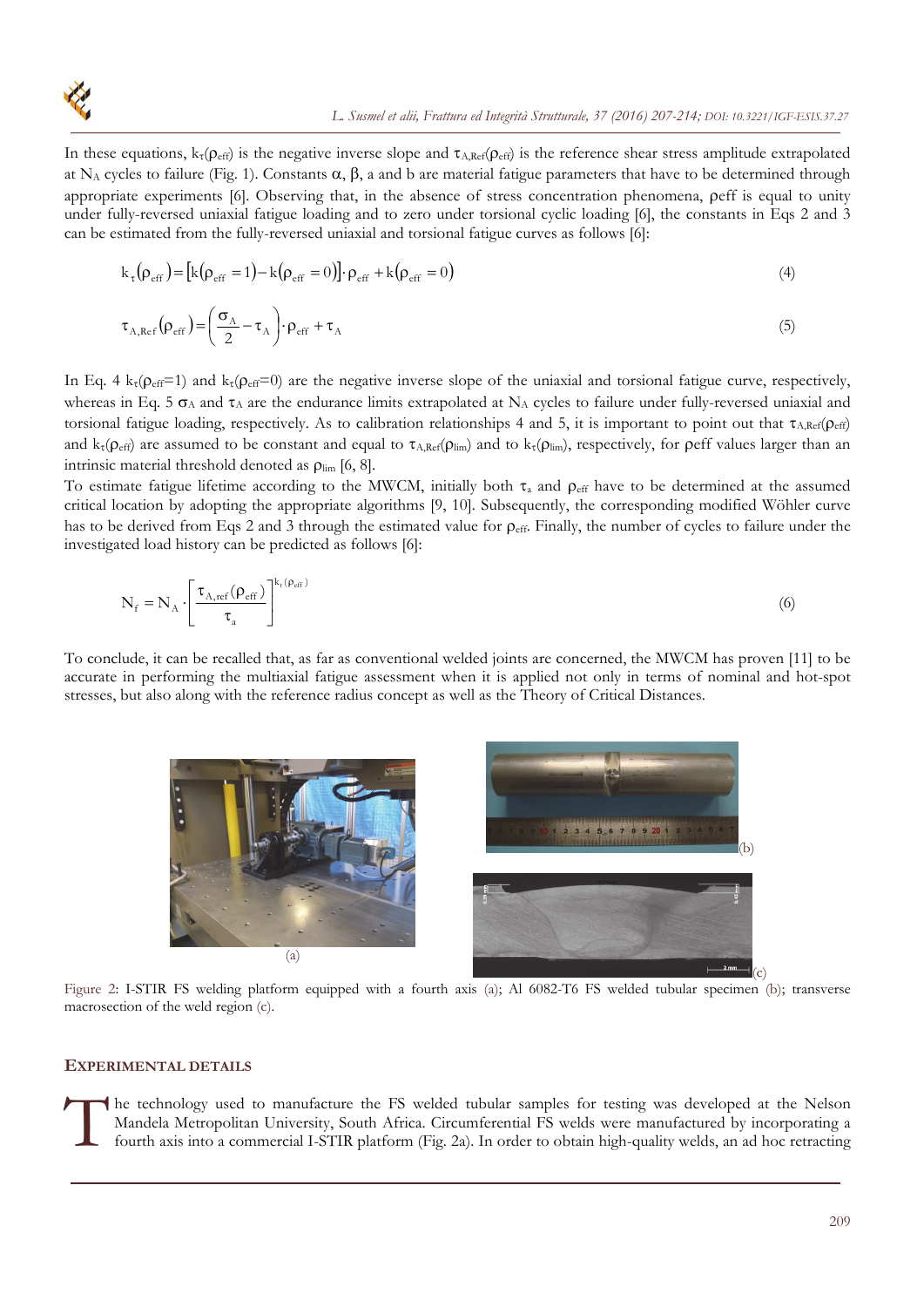

tool was designed and optimised. Figure 2b shows an example of a FS welded aluminium specimen manufactured using this technology. The parent material employed in the present investigation was Al 6082-T6 with ultimate tensile strength,  $\sigma_{UTS}$ , equal to 303 MPa. The tubular specimens had outer nominal diameter equal to  $\approx$ 38 mm and inner nominal diameter to  $\approx$ 31 mm. All the samples were tested in the as-welded condition.

The FS welded specimens were tested under axial fatigue loading at the University of Ferrara, Italy, using an MTS 810 Mod. 318.25 servo-hydraulic machine. The samples were tested under a load ratio, R, equal to 0.1 and to -1. The biaxial fatigue tests were carried out at the University of Sheffield, UK, using a SCHENCK servo-hydraulic axial/torsional testing machine equipped with two MTS hydraulic grips. The force/moment controlled tests were run under in-phase and 90° out-of-phase constant amplitude sinusoidal load histories with load ratios equal to -1 and 0.

The pictures seen in Figure 3 show some examples of the typical cracking behaviours displayed by the Al 6082-T6 FS welded joints tested under biaxial loading.



Figure 3: Examples of the observed macroscopic cracking behaviour under biaxial fatigue loading (ctf=cycles to failure).

The experimental fatigue data were re-analysed using the hypothesis of a log-normal distribution of the number of cycles to failure for each stress level with a confidence level equal to 95% [12]. The results of the statistical reanalysis are listed in Tab. 1 in terms of nominal stresses referred to the annular section of the parent tube, where:  $B_R = \sigma_{\text{nom},a}/\tau_{\text{nom},a}$  is the ratio between the amplitudes of the axial and torsional nominal stress, R is the nominal load ratio,  $\delta$  is the out-of-phase angle, k is the negative inverse slope,  $\sigma_A$  and  $\tau_A$  are the amplitudes of the axial and torsional endurance limits extrapolated at N<sub>A</sub>=2.10<sup>6</sup> cycles to failure, and  $T_{\sigma}$  is the scatter ratio of the amplitude of the endurance limit for 90% and 10% probabilities of survival.

#### **VALIDATION BY EXPERIMENTAL RESULTS**

s far as conventional aluminium welded joints are concerned, the MWCM can be applied not only in terms of nominal [11, 13] and notch stresses [14], but also using the Theory of Critical Distances (in the form of the Point Method) [15]. S far as conventional aluminium welded joints are concerned, the MWCM can be applied not only in terms of nominal [11, 13] and notch stresses [14], but also using the Theory of Critical Distances (in the form of the Point

the above three stress analysis strategies were used, with the MWCM being applied to post-process the experimental results summarised in Tab. 1.

Independently from the definition adopted to calculate the relevant stress states, the MWCM was applied using multiaxial fatigue software Multi-FEAST© (www.multi-feast.com).

Initially, the accuracy of the MWCM in estimating the fatigue lifetime of the tested FS welded joints was checked by applying this approach in terms of nominal stresses. The calibration constants in Eqs 4 and 5 were estimated using the fully-reversed uniaxial and torsional fatigue curves reported in Tab. 1, obtaining: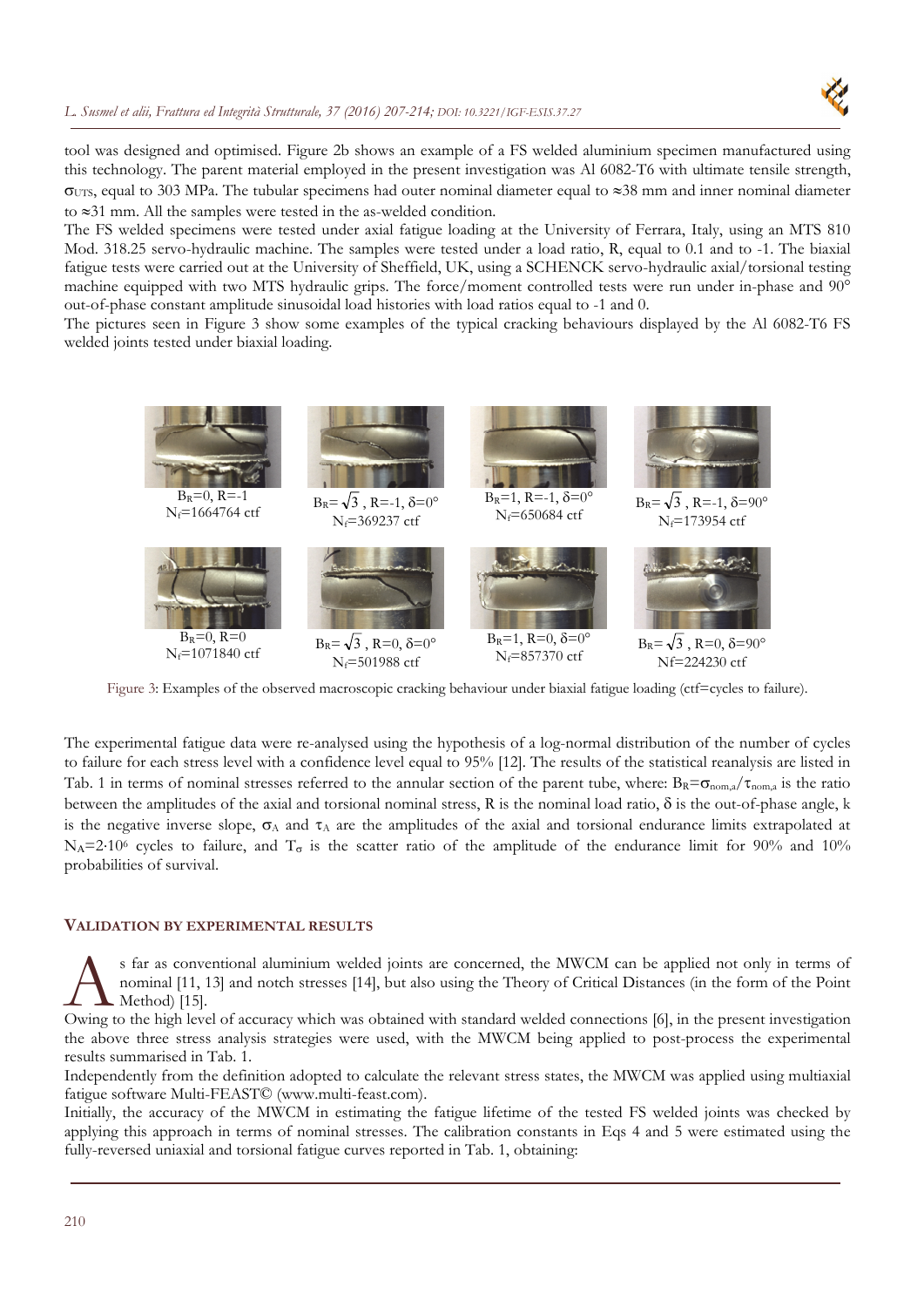

$$
k_{\tau}(\rho_{eff}) = -4.3 \cdot \rho_{eff} + 10.8 \tag{7}
$$

$$
\tau_{\text{Ref}}(\rho_{\text{eff}}) = -22.2 \cdot \rho_{\text{eff}} + 38.9 \text{ MPa}
$$
\n(8)

As shown by the SN curves summarised in Tab. 1, the fatigue strength of these FS welded joints was seen to be sensitive to presence of non-zero mean stresses, and this holds true even though the specimens were tested in the as-welded condition. According to this experimental evidence, the mean stress sensitivity index, m, was taken equal to unity, with  $\rho_{\text{lim}}$ being set equal to 1.3.

| $B_R$        | $\bf{R}$         | $\delta$<br>$\sqrt{2}$ | N. of<br>data | $\bf k$ | $\sigma_{A}$<br>[MPa] | $\tau_A$<br>[MPa] | $T_{\sigma}$ |
|--------------|------------------|------------------------|---------------|---------|-----------------------|-------------------|--------------|
| $\infty$     | $-1$             |                        | 9             | 6.5     | 33.5                  |                   | 1.58         |
| $\infty$     | 0.1              |                        | 10            | 4.4     | 18.6                  |                   | 1.82         |
| $\theta$     | $-1$             |                        | 11            | 10.8    |                       | 38.9              | 1.49         |
| $\theta$     | $\boldsymbol{0}$ |                        | $10\,$        | 9.5     |                       | 32.9              | 1.52         |
| $\sqrt{3}$   | $-1$             | $\overline{0}$         | 8             | 5.3     | 26.1                  | 15.1              | 1.55         |
| $\sqrt{3}$   | $\boldsymbol{0}$ | $\overline{0}$         | 7             | 4.2     | 17.2                  | 9.9               | 1.73         |
| $\sqrt{3}$   | $-1$             | 90                     | 10            | 5.3     | 21.1                  | 12.2              | 2.97         |
| $\sqrt{3}$   | $\theta$         | 90                     | 7             | 10.4    | 23.4                  | 13.5              | 1.38         |
| $\mathbf{1}$ | $-1$             | $\theta$               | 7             | 5.4     | 23.2                  | 23.2              | 2.12         |
| $\mathbf{1}$ | $\theta$         | $\theta$               | 7             | 3.2     | 12.8                  | 12.8              | 2.00         |
| $\mathbf{1}$ | $-1$             | $90\,$                 | 9             | 3.9     | 11.3                  | 11.3              | 1.66         |
| 1            | $\overline{0}$   | 90                     | 7             | 15.8    | 22.6                  | 22.6              | 1.35         |

Table 1: Summary of the generated experimental results.

The experimental,  $N_f$ , vs. estimated,  $N_{f,e}$ , number of cycles to failure chart shown in Figure 4a summarises the overall accuracy which was obtained by using the MWCM in terms of nominal stresses to predict the lifetime of the FS welded tubular samples being tested. This graph makes clear that the use of the MWCM resulted in life estimates falling within the wider scatter band between the two that characterise the fully-reversed uniaxial and torsional fatigue curves used to calibrate the constants in the MWCM's governing equations.

Subsequently, the MWCM was applied in terms of notch stresses [14, 16]. The average notch root radius both on the retreating and the advancing side was measured to approach 0.5 mm (Fig. 2c). The required notch stresses were determined by solving axisymmetric linear-elastic finite element (FE) models done using commercial software ANSYS©. The stress analysis returned the following values for the gross stress concentration factors:  $K_{\text{tax}}=2.4$  (axial stress),  $K_{ths}=0.48$  (hoop stress),  $K_{tt}=1.7$  (torsional stress). The fully-reversed uniaxial and torsional fatigue curves were used in terms of notch stresses to determine the constants in the MWCM's calibration function, obtaining:

$$
k_{\tau}(\rho_{\rm eff}) = -4.3 \cdot \rho_{\rm eff} + 10.8 \tag{9}
$$

$$
\tau_{\text{Ref}}(\rho_{\text{eff}}) = -24.9 \cdot \rho_{\text{eff}} + 64.9 \text{ MPa}
$$
\n(10)

The uniaxial fatigue curve for a load ratio, R, equal to 0.1 was used to estimate both the mean stress sensitivity index and the limit value for  $\rho_{\rm eff}$  (i.e., m=1 and  $\rho_{\rm lim}$ =2). The error chart of Figure 4b confirms that the MWCM applied in terms of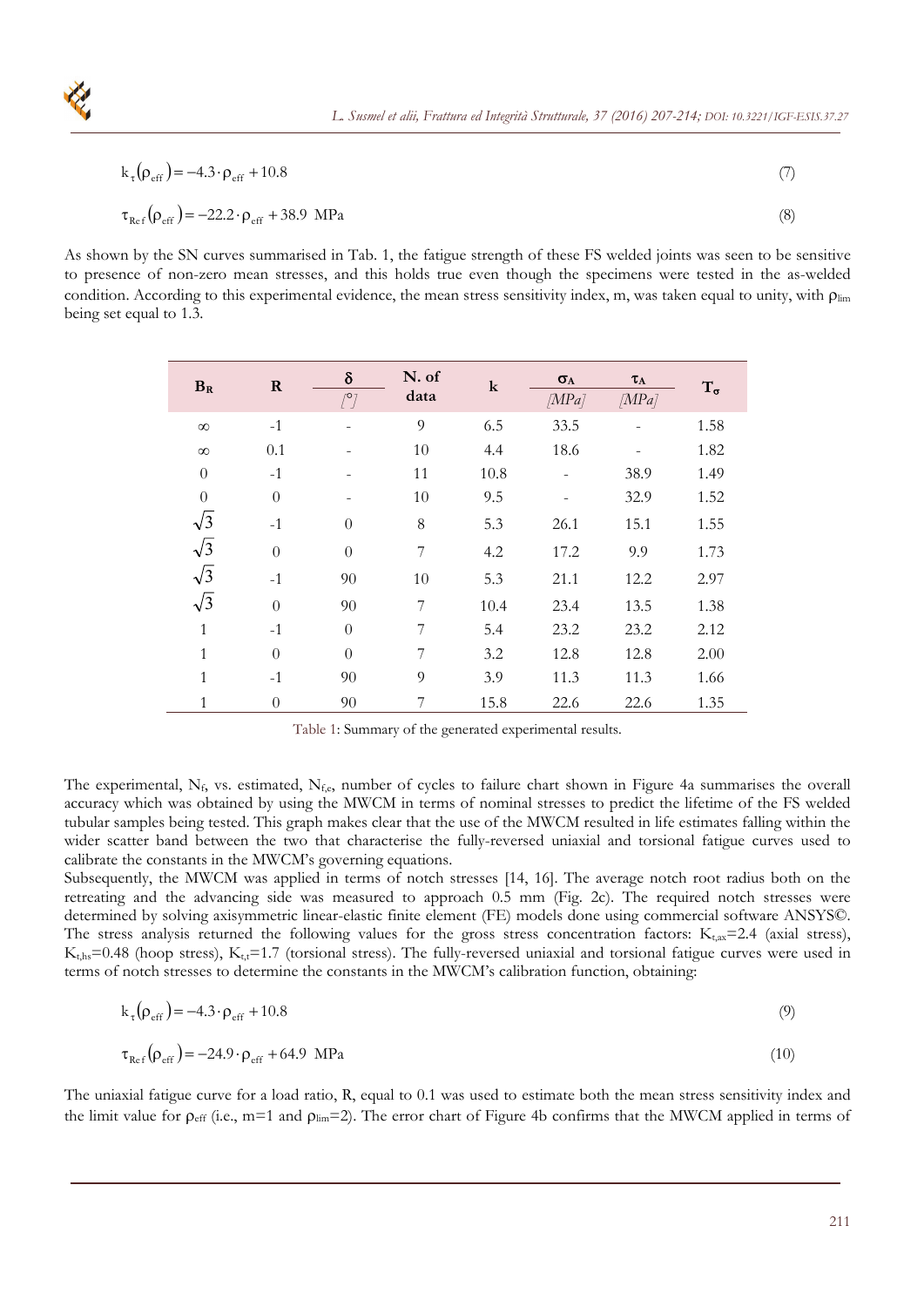

notch stresses resulted in estimates falling within the two calibration scatter bands, with only a few data points being on the non-conservative side (i.e., series  $\delta = 90^\circ$ ,  $B_R = \sqrt{3}$ , R=-1).

Finally, an attempt was made to apply the MWCM in conjunction with the Point Method to estimate the fatigue lifetime of the FS welded specimens. The relevant linear-elastic stress states were determined at a distance from the crack initiation locations equal to 0.075 mm [15]. The stress analysis was performed by solving axisymmetric linear-elastic FE models done with commercial FE code ANSYS® [6]. The fully-reversed uniaxial and torsional experimental fatigue curves postprocessed according to the Point Method were used to calibrate Eqs 2 and 3, i.e.:

$$
k_{\tau}(\rho_{eff}) = -3.7 \cdot \rho_{eff} + 10.8 \tag{11}
$$

$$
\tau_{\text{Ref}}(\rho_{\text{eff}}) = -28.8 \cdot \rho_{\text{eff}} + 58.0 \text{ MPa}
$$
\n
$$
(12)
$$

The uniaxial fatigue curve with R=0.1 was then used to estimate both the mean stress sensitivity index and the limit value for  $\rho_{\text{eff}}$ , obtaining: m=1 and  $\rho_{\text{eff}}$ =1.6.



Figure 4: Accuracy of the MWCM applied in terms of nominal (a) and notch stresses (b) as well as along with the Point Method (c).

The error bands in Figure 4c summarise the overall accuracy that was obtained by applying the MWCM in conjunction with the Point Method. This diagram makes it evident that this design methodology was accurate, resulting in predictions falling within the scatter bands associated with the experimental calibration fatigue curves.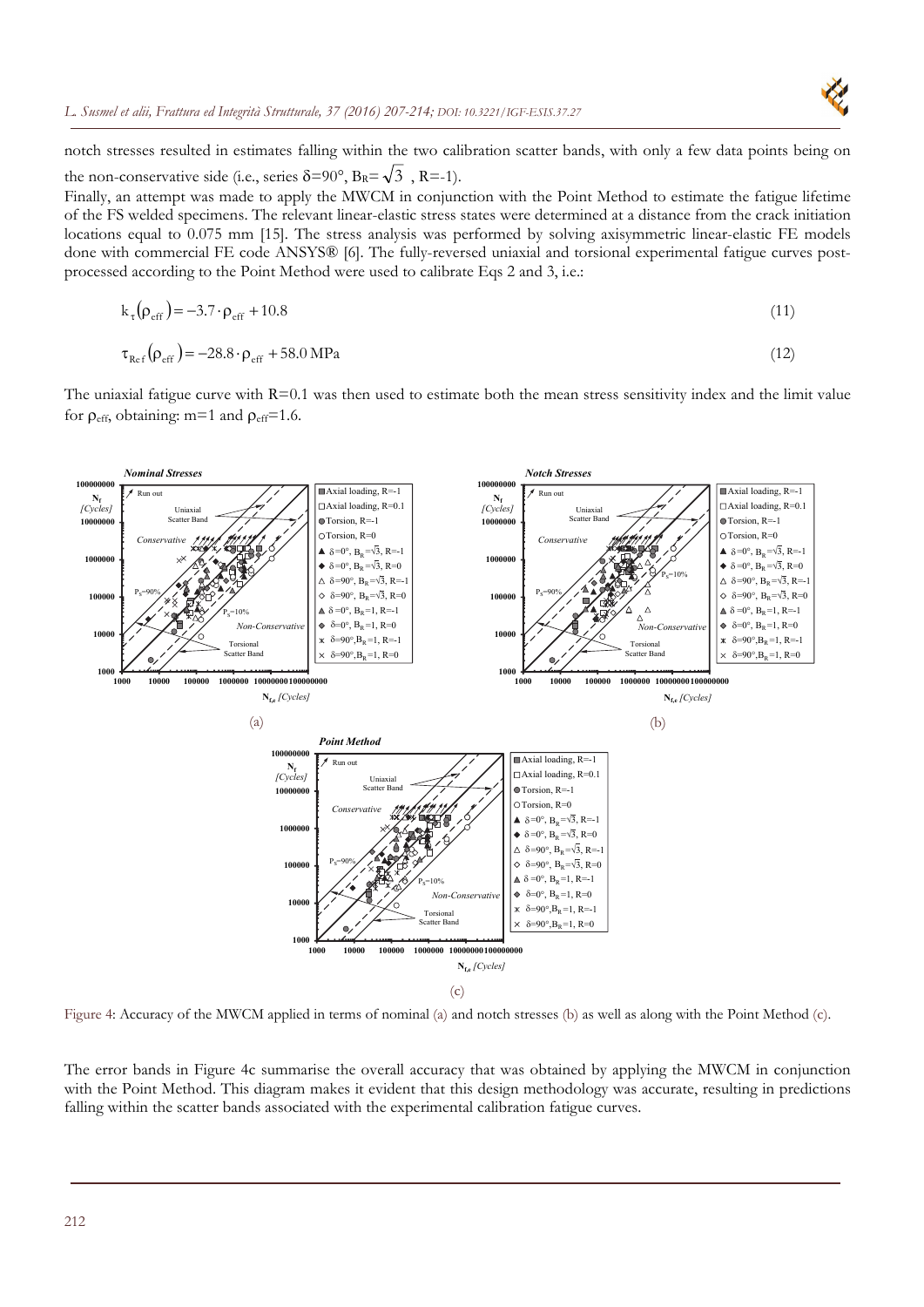

It can be concluded from these results that, independently from the adopted stress analysis strategy, the resulting level of accuracy is certainly satisfactory (see Figure 4), since, from a statistical point of view, we cannot expect that a predictive method will be more accurate than the experimental information used to calibrate the method itself.

## **CONCLUSIONS**

- For the specific profile of the FS welded fatigue specimens, the fatigue behaviour of the these tubular joints of Al 6082-T6 could successfully be modelled using notch mechanics concepts.
- The MWCM was applied not only in terms of nominal and notch stresses, but also in conjunction with the Point Method and was seen to be highly accurate in estimating the fatigue lifetime of the FS welded joints.
- For the investigated FS welded connections, the MWCM was seen to be capable of correctly modelling not only the presence of non-zero mean stresses, but also the degree of multiaxiality and non-proportionality of the applied load history.

### **ACKNOWLEDGMENT**

upport for this work from the Leverhulme Trust through the award of International Network Grant IN-2012-107 is gratefully acknowledged. S or

#### **REFERENCES**

- [1] Shah, S., Tosunoglu, S. (2012) Friction stir welding: current state of the art and future prospects, in Proceedings of the 16th World Multi-Conference on Systemics, Cybernetics and Informatics, Orlando, Florida, 17-20 July 2012.
- [2] Colligan, K.J. (2004) Friction stir welding for ship construction, Contract N0014-06-D-0048 for the Office of Naval Research, Concurrent Technologies Corporation, Harrisburg, PA, US (available at www.nmc.ctc.com).
- [3] Thomas, W.M., Nicholas, E.D., Friction stir welding for the transportation industries, Mater. Design., 18 (1997) 269- 273.
- [4] Burford, D., Widener, C., Tweedy, B. (2006) Advances in Friction Stir Welding for Aerospace Applications, in Proceedings of the 6th AIAA Aviation Technology, Integration and operations Conference, AIAA. doi: 10.2514/6.2006-7730.
- [5] Lomolino, S., Tovo, R., dos Santos, J., On the fatigue behaviour and design curves of friction stir butt-welded Al alloys, Int. J. Fatigue, 27 3 (2005) 305-316.
- [6] Susmel, L., Multiaxial Notch Fatigue: from nominal to local stress-strain quantities, Woodhead & CRC, Cambridge, UK, (2009) ISBN: 1 84569 582 8.
- [7] Susmel, L., Multiaxial Fatigue Limits and Material Sensitivity to Non-Zero Mean Stresses Normal to the Critical Planes, Fatigue Fract. Eng. Mat. Struct., 31 (2008) 295-309.
- [8] Susmel, L., Tovo, R., Lazzarin, P., The mean stress effect on the high-cycle fatigue strength from a multiaxial fatigue point of view, Int. J. Fatigue, 27 (2005) 928-943.
- [9] Susmel, L., A simple and efficient numerical algorithm to determine the orientation of the critical plane in multiaxial fatigue problems, Int. J. Fatigue, 32 (2010) 1875–1883.
- [10] Susmel, L., Tovo, R., Socie, D.F., Estimating the orientation of Stage I crack paths through the direction of maximum variance of the resolved shear stress, Int. J. Fatigue, 58 (2014) 94–101.
- [11] Susmel, L., Four stress analysis strategies to use the Modified Wöhler Curve Method to perform the fatigue assessment of weldments subjected to constant and variable amplitude multiaxial fatigue loading, Int. J. Fatigue, 64 (2014) 38-54.
- [12] Spindel, J.E., Haibach, E., Some considerations in the statistical determination of the shape of S-N cruves, in: R. E. Little, J. C. Ekvall (Eds.), Statistical Analysis of Fatigue Data, ASTM STP 744, (1981) 89–113.
- [13] Susmel, L., Tovo, R., On the use of nominal stresses to predict the fatigue strength of welded joints under biaxial cyclic loadings, Fatigue Fract. Engng. Mater. Struct., 27 (2004) 1005-1024.